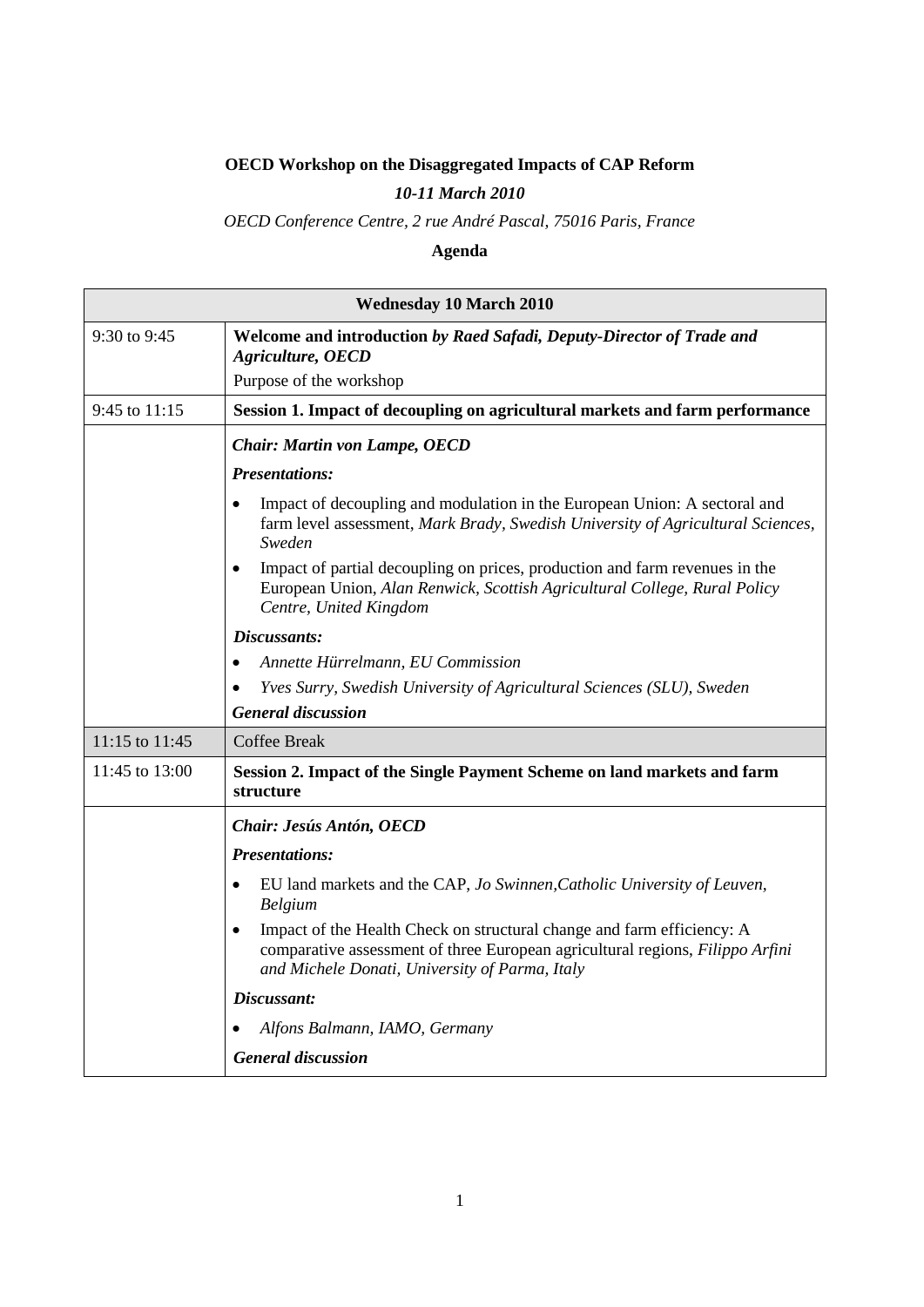| 13:00 to 14:30 | <b>Lunch Break</b>                                                                                                                                                                          |
|----------------|---------------------------------------------------------------------------------------------------------------------------------------------------------------------------------------------|
| 14:30-16:00    | <b>Session 3. Impact of dairy reform</b>                                                                                                                                                    |
|                | Chair: Annette Hürrelmann, EU Commission                                                                                                                                                    |
|                | <b>Presentations:</b>                                                                                                                                                                       |
|                | EU dairy policy reform: Impacts and challenges, Roel Jogeneel, LEI,<br><b>Netherlands</b>                                                                                                   |
|                | From the abolition of milk quotas to contracts between producers and processors:<br>Implications for dairy farmers in the West of France, Baptiste Lelyon, Institut de<br>l'élevage, France |
|                | Discussant:                                                                                                                                                                                 |
|                | Pavel Vavra, OECD                                                                                                                                                                           |
|                | <b>General discussion</b>                                                                                                                                                                   |
| 16:00 to 16:30 | <b>Coffee Break</b>                                                                                                                                                                         |
| 16:30-18:00    | Session 4. Impact of CAP reform on the agro-food industry                                                                                                                                   |
|                | Chair: Susanne Langguth, Südzucker                                                                                                                                                          |
|                | <b>Presentations:</b>                                                                                                                                                                       |
|                | CAP reform and the agro-food complex: Analyses and conclusions of Scenar<br>2020-II, Hans van Meijl, LEI, Netherlands                                                                       |
|                | Impact of the EU sugar reform on the sugar processing sector, Sergey<br>Gudoshnikov, International Sugar Organization                                                                       |
|                | Discussant:                                                                                                                                                                                 |
|                | Jorge de Saja, Director of the Spanish Confederation of animal feed producers<br>(CESFAC)                                                                                                   |
|                | <b>General discussion</b>                                                                                                                                                                   |

| Thursday 11 March 2010 |                                                                                                                                                     |  |
|------------------------|-----------------------------------------------------------------------------------------------------------------------------------------------------|--|
| 9:30 to $11:00$        | Session 5. Impact of CAP reform on the distribution of support and income                                                                           |  |
|                        | <b>Chair: Andrew Woodend, DEFRA</b>                                                                                                                 |  |
|                        | <b>Presentations:</b>                                                                                                                               |  |
|                        | Impact of SPS implementation options on the distribution of support, Werner<br>Kleinhanss, Johann-Heinrich von Thünen-Institut, Germany             |  |
|                        | CAP Health Check in France: A significant redistribution of budgetary<br>$\bullet$<br>payments?, Vincent Chatellier and Hervé Guyomard, INRA France |  |
|                        | Discussant:                                                                                                                                         |  |
|                        | Pierre Boulanger, GEM, Sciences Po, France                                                                                                          |  |
|                        | <b>General discussion</b>                                                                                                                           |  |